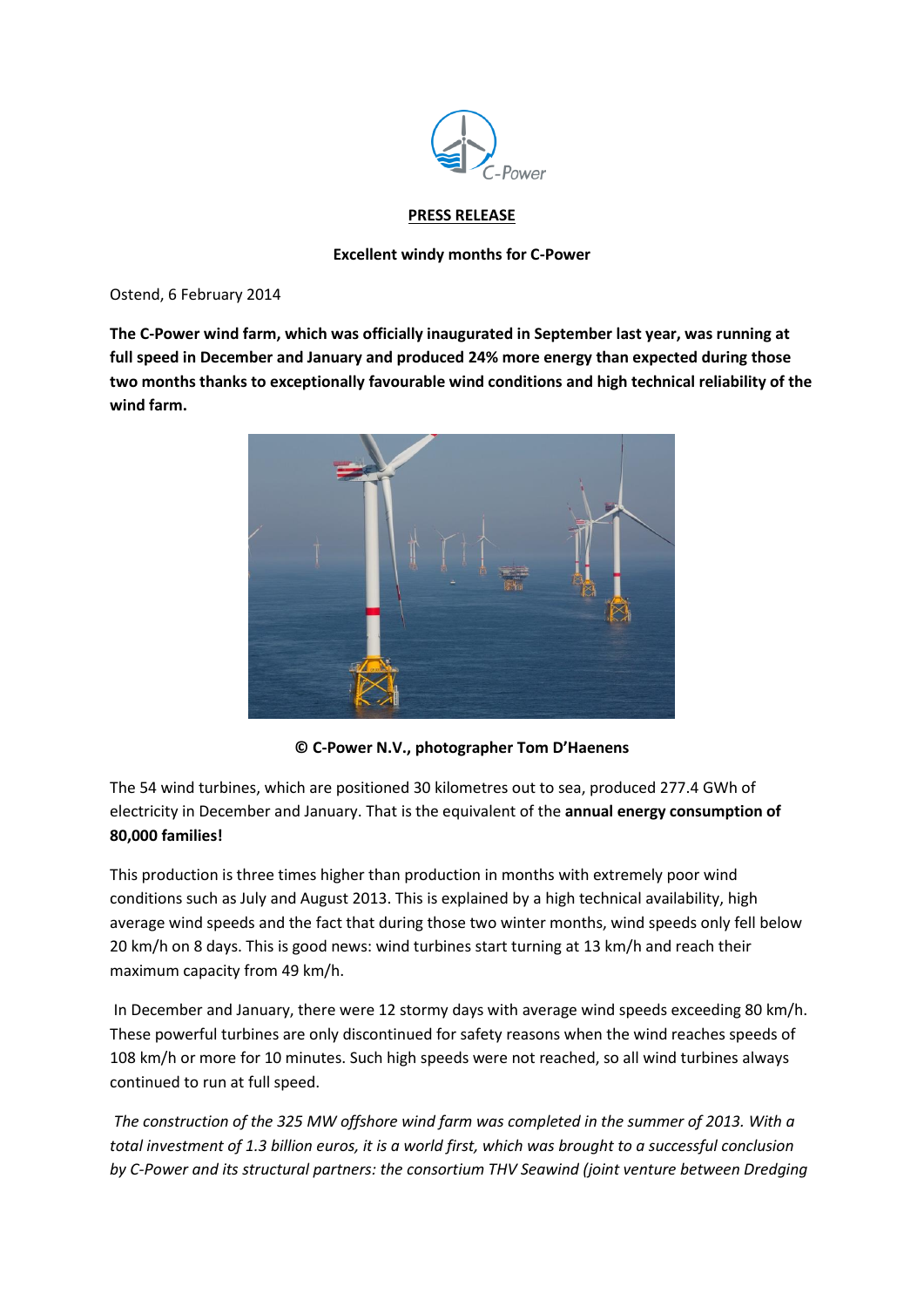*International and Fabricom), Senvion (formerly known as REpower), ABB and the Port of Ostend. C-Power will supply energy to more than 300,000 families each year, and avoids the emission of 415,000 tonnes of carbon into the environment year on year.*



**© C-Power N.V., photographer Tom D'Haenens**

The shareholders of C-Power are:

1. **DEME** (www.deme.com), a worldwide operating maritime engineering specialist. Dredging International and GeoSea, subsidiaries of DEME, are the only Belgian companies with experience in building foundations for offshore wind turbines and installing offshore wind turbines. Globally they are involved in the construction of various multi-megawatt offshore wind farms.

2. **Z-Kracht** is an investment vehicle comprising of 99 Belgian local authorities with Nuhma NV (www.nuhma.be) as the reference shareholder. Nuhma has been involved since the start of C-Power and comprises of 44 local authorities in the province of Limburg with the goal to invest in electricity and public utility companies.

3. **Socofe** (www.socofe.be), an investment company representing the public administrations of the Walloon Region in Belgium, specialised in financing and developing public utility projects.

4. **SRIW Environnement** (www.sriw.be), the environmental holding of the Walloon Investment Company S.R.I.W, is a company specialised in financing and developing environmental and public utility projects.

5. **RWE Innogy GmbH** (www.rwe.com), a subsidiary of RWE AG, combines the expertise in the field of renewable energy and power plants from the RWE Group. The company plans, builds and operates plants generating electricity from renewable energy sources. The aim of RWE Innogy is to actively take part in and stimulate strong growth in the renewable energy industry in Europe.

6. **EDF Energies Nouvelles** (www.edf-energies-nouvelles.com), a branch of Electricité de France (EdF), is a pioneer in the production of green energy. The company develops, builds and operates renewable energy installations all over the world. Their participation in the C-Power project allows them to assume a major position in the European offshore energy sector.

7. **The 2020 European Fund for Energy, Climate Change and Infrastructure** ("Marguerite Fund") (www.margueritefund.eu), was established with the support of six leading European financial organisations (Caisse des Dépôts et consignations, Cassa Depositi e Prestiti, European Investment Bank, Instituto de Crédito Oficial, KfW, PKO Bank Polski) to realise capital intensive investments in